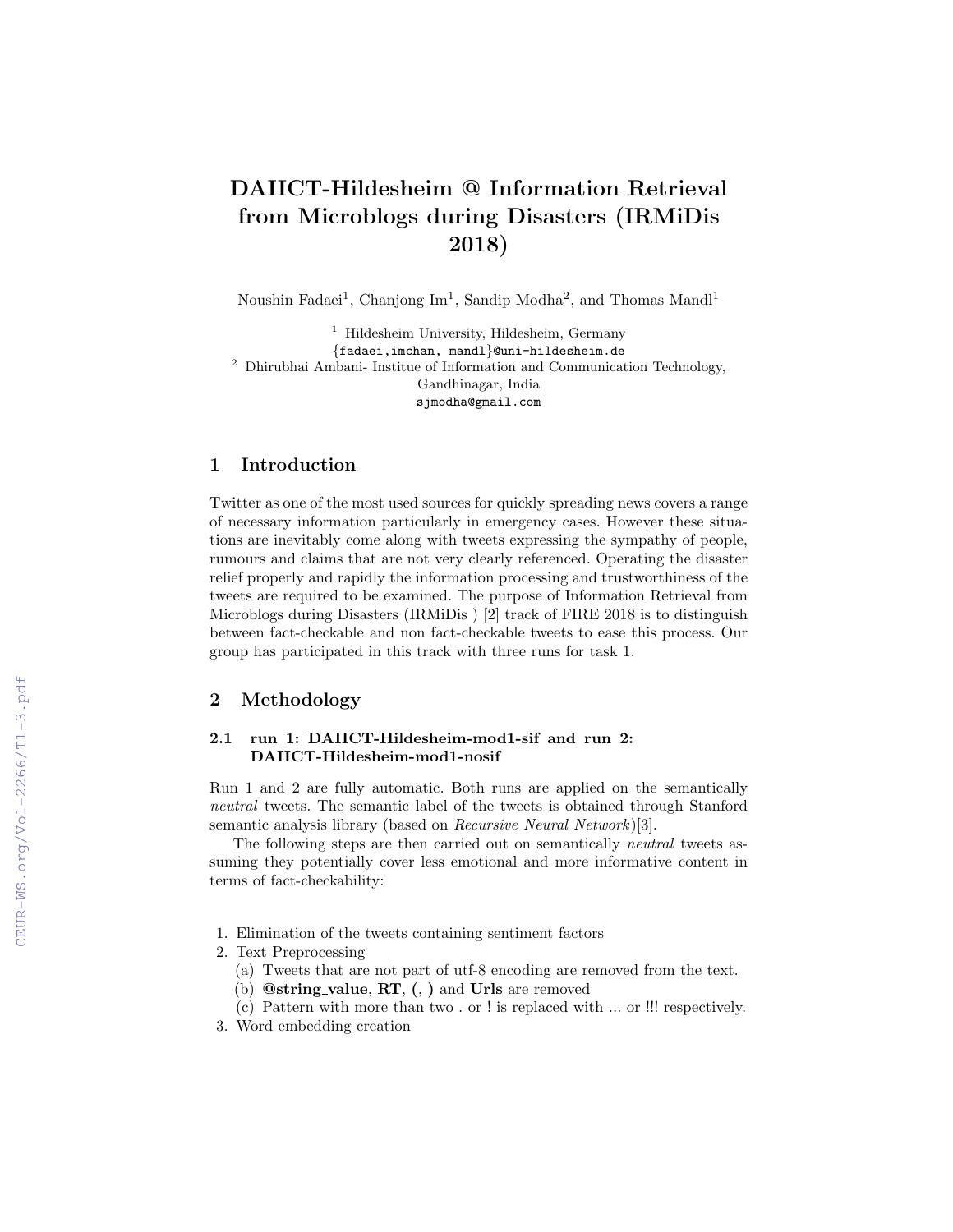- 2 F. Author et al.
	- (a) Train the model with the Nepal-Earthquake tweets. (dimension of 300)
	- (b) If the term co-occur in both google-news data<sup>3</sup> and our trained model, replace the respective word vector in our trained model to google-news word vector.
- 4. Sentence vector creation. (This part is where it differs between run1 and run2)
	- (a) For run 1:
		- i. average (sum and divide by sentence length) all the word vectors appearing in the sentence.
		- ii. Multiply with the first principle component with each sentence vector.
	- (b) For run 2:
		- i. Follows the methods from [1] for making the sentence vectors.
- 5. Similarity computation
	- (a) We compute cosine similarity between fact-checkable tweets (83 tweets) and the rest.
	- (b) Each sentence vectors from the set which does not include fact-checkable tweets will have 83 score values. Among 83 score values, maximum value is selected to represent the fact score. Based on the list of fact score the ranking is decided.

#### 2.2 Run 3: DAIICT-Hildesheim-mod3-conv

This is a weakly supervised approach for objectivity detection. In this run, we anticipated this problem as an objectivity detection problem. We approached this problem as a 2-class classification problem Objective and subjective. There is only 83 Fact checkable tweets given by organizers. Total no of tweets in the dataset is more than 50000.

Preparation of Training Data We randomly choose 100 tweets from the dataset and labeled as a subjective or non-fact-checkable tweet and 83 factcheckable tweets provided by track organizer labeled as objective. We train our Convolution neural network on these training data and tested the model on remaining 50000 tweets. At this stage we are not interested in the class but, we have sorted all the tweets based upon the predicted probability of the objectiveclass. Then after, we selected top 2000 tweets with highest predicted probability. We have randomly selected tweets and gave relevance judgment based upon objectivity on 1000 tweets and manually extracted 300 tweets as subjective which may minimize the false positives. Remaining 1700 tweets labeled as objective or fact-checkable tweets. We selected last 1700 tweets with the least probability of the class objective and labeled them as subjective. So our Training corpus has 1700 objective and 2000 subjective tweets.

<sup>3</sup> Available at: https://drive.google.com/file/d/0B7XkCwpI5KDYNlNUTTlSS21pQmM/edit